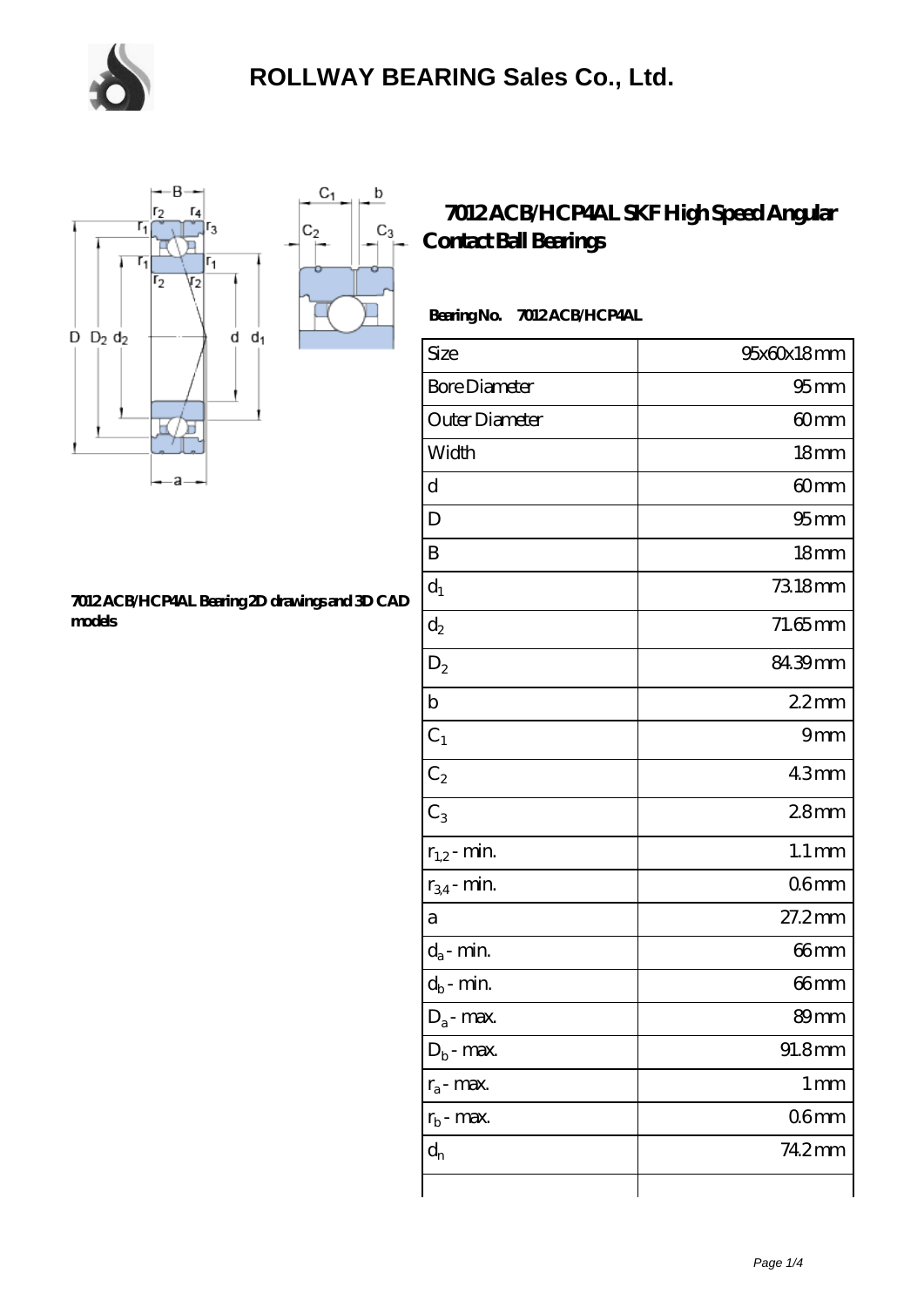

# **[ROLLWAY BEARING Sales Co., Ltd.](https://m.chooseyourcufflinks.com)**

| Basic dynamic load rating -<br>С         | 135kN        |
|------------------------------------------|--------------|
| Basic static load rating - $C_0$         | 11.4kN       |
| Fatigue load limit - $P_{\rm u}$         | 048kN        |
| Limiting speed for grease<br>lubrication | 22000r/min   |
| Limiting speed for oil<br>lubrication    | 32000mm/min  |
| Ball - $D_w$                             | 6747mm       |
| Ball - z                                 | 28           |
| $G_{ref}$                                | $503$ cm $3$ |
| Calculation factor - e                   | 068          |
| Calculation factor - $Y_2$               | 087          |
| Calculation factor - $Y_0$               | 038          |
| Calculation factor - $X_2$               | 041          |
| Calculation factor - $Y_1$               | 092          |
| Calculation factor - $Y_2$               | 1.41         |
| Calculation factor - $Y_0$               | 0.76         |
| Calculation factor - $X_2$               | 067          |
| Preload class $A - G_A$                  | 80N          |
| Preload class $B - G_B$                  | 160N         |
| Preload class $C - G_C$                  | 480N         |
| Calculation factor - f                   | 1.06         |
| Calculation factor - $f_1$               | 099          |
| Calculation factor - $f_{2A}$            | 1            |
| Calculation factor - $f_{\rm 2B}$        | 1.02         |
| Calculation factor - $f_{\chi}$          | 1.05         |
| Calculation factor - $f_{HC}$            | 1.01         |
| Preload class A                          | 120N/micron  |
| Preload class B                          | 152N/micron  |
|                                          |              |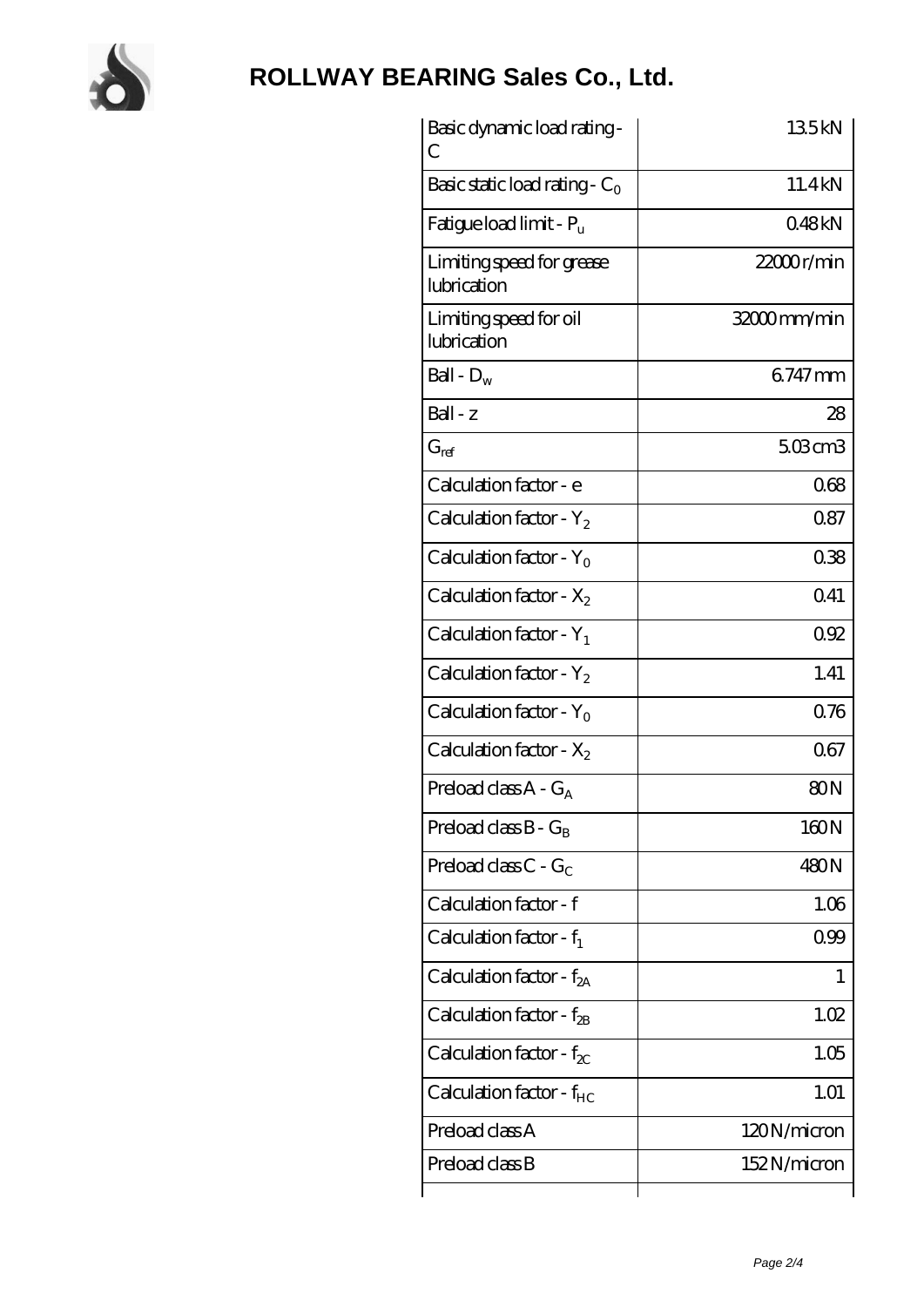

| Preload class C                             | 228N/micron           |
|---------------------------------------------|-----------------------|
| $d_1$                                       | 7318mm                |
| $\mathrm{d}_2$                              | $71.65$ mm            |
| $D_2$                                       | 84.39mm               |
| $C_1$                                       | 9mm                   |
| C <sub>2</sub>                              | 43mm                  |
| $C_3$                                       | 28 <sub>mm</sub>      |
| $r_{1,2}$ min.                              | $1.1 \,\mathrm{mm}$   |
| $r_{34}$ min.                               | 06 <sub>mm</sub>      |
| $d_a$ min.                                  | 66mm                  |
| $d_b$ min.                                  | 66mm                  |
| $D_a$ max.                                  | 89 <sub>mm</sub>      |
| $Db$ max.                                   | 91.8mm                |
| $r_a$ max.                                  | 1 <sub>mm</sub>       |
| $rb$ max.                                   | 06 <sub>mm</sub>      |
| $d_{n}$                                     | 74.2mm                |
| Basic dynamic load rating C                 | 182kN                 |
| Basic static load rating $C_0$              | 19 <sub>kN</sub>      |
| Fatigue load limit P <sub>u</sub>           | 048kN                 |
| Attainable speed for grease<br>lubrication  | 22000r/min            |
| Attainable speed for oil-air<br>lubrication | 32000r/min            |
| Ball diameter $D_w$                         | 6747mm                |
| Number of balls z                           | 28                    |
| Reference grease quantity<br>$G_{ref}$      | $508$ cm <sup>3</sup> |
| Preload class A $G_A$                       | 80 <sub>N</sub>       |
| Static axial stiffness, preload<br>classA   | $120N/\mu$ m          |
| Preload class $BG_B$                        | 160N                  |
| Static axial stiffness, preload<br>classB   | $152N/\mu$ m          |
| Preload class C $G_C$                       | 480N                  |
|                                             |                       |